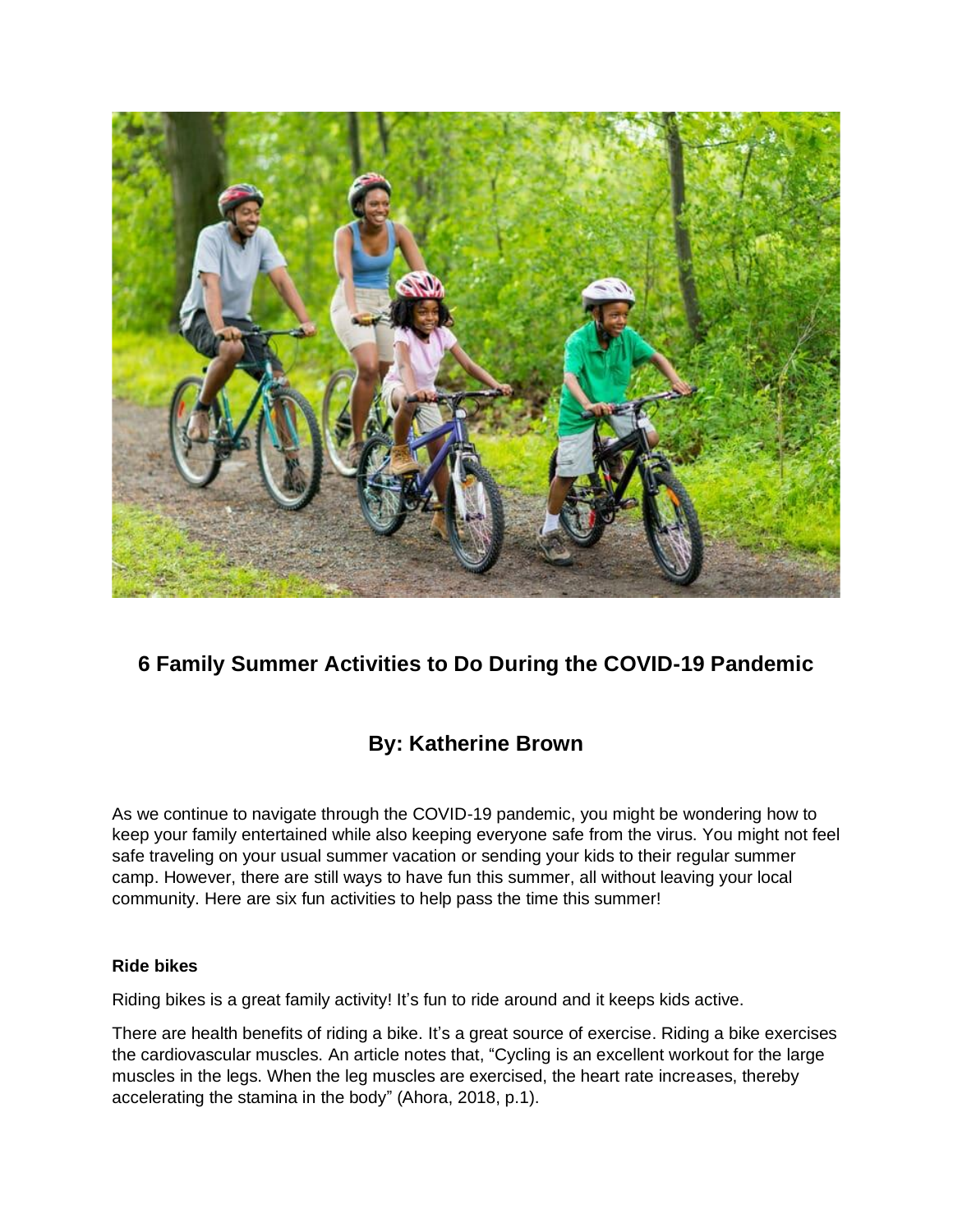Riding a bike also helps to build up muscle mass. The same article also writes, "Although it's a known fact that cycling is a good exercise for the legs, it strengthens the entire body. It builds and strengthens muscles slowly and steadily" (Ahora, 2018, p.1).

While cycling is technically a sport, it's also a great recreational activity to do with your family. Race one another in a friendly competition, take a scenic stroll through the park, or just take a nice cruise around the neighborhood.

## **Play board games**

While it might seem old-fashioned, playing board games are a great way to spend time with your family. A little friendly competition between family members is a great way to bond, and laughing together feels good. Additionally, board games offer other benefits as well.

An article writes that, "Allowing your kids to play a board game helps them practice essential cognitive skills like problem-solving. The hippocampus and prefrontal cortex especially benefit from playing board games. These areas of the brain are responsible for complex thought and memory formation. Board games help the brain retain and build cognitive associations well into old age too" (Health Fitness Revolution, 2020, p.1).

Board games can also help reduce the risk of mental diseases. The same article notes, "One of the primary benefits of playing board games is reducing the risk of cognitive declines, such as that associated with dementia and Alzheimer's. Keeping your mind engaged means you are exercising it and building it stronger. A stronger brain has lower risks of losing its power" (Health Fitness Revolution, 2020, p.1).

Pull up some chairs and have a family game night!

## **Play sports**

Playing sports together is a fun family activity. "Whether you're playing soccer, swimming together or even playing basketball, playing with your kids is a great way to bond and have a bit of fun together" (Simply Jennifer, 2017, p.1).

There are also heath benefits to playing sports. "Another fantastic advantage of playing sports with your kids is to help with their physical health. With obesity becoming an epidemic among children, it's even more important now than ever to teach kids the value of their physical health and how it affects their bodies in the long-term" (Simply Jennifer, 2017, p.1).

Additionally, running around and having fun outside can be a great stress reliever. Grab a ball and head outside!

### **Play video games**

While it might drive parents crazy, video games can keep kids entertained for long periods of time. And, while it might surprise you, video games do offer benefits.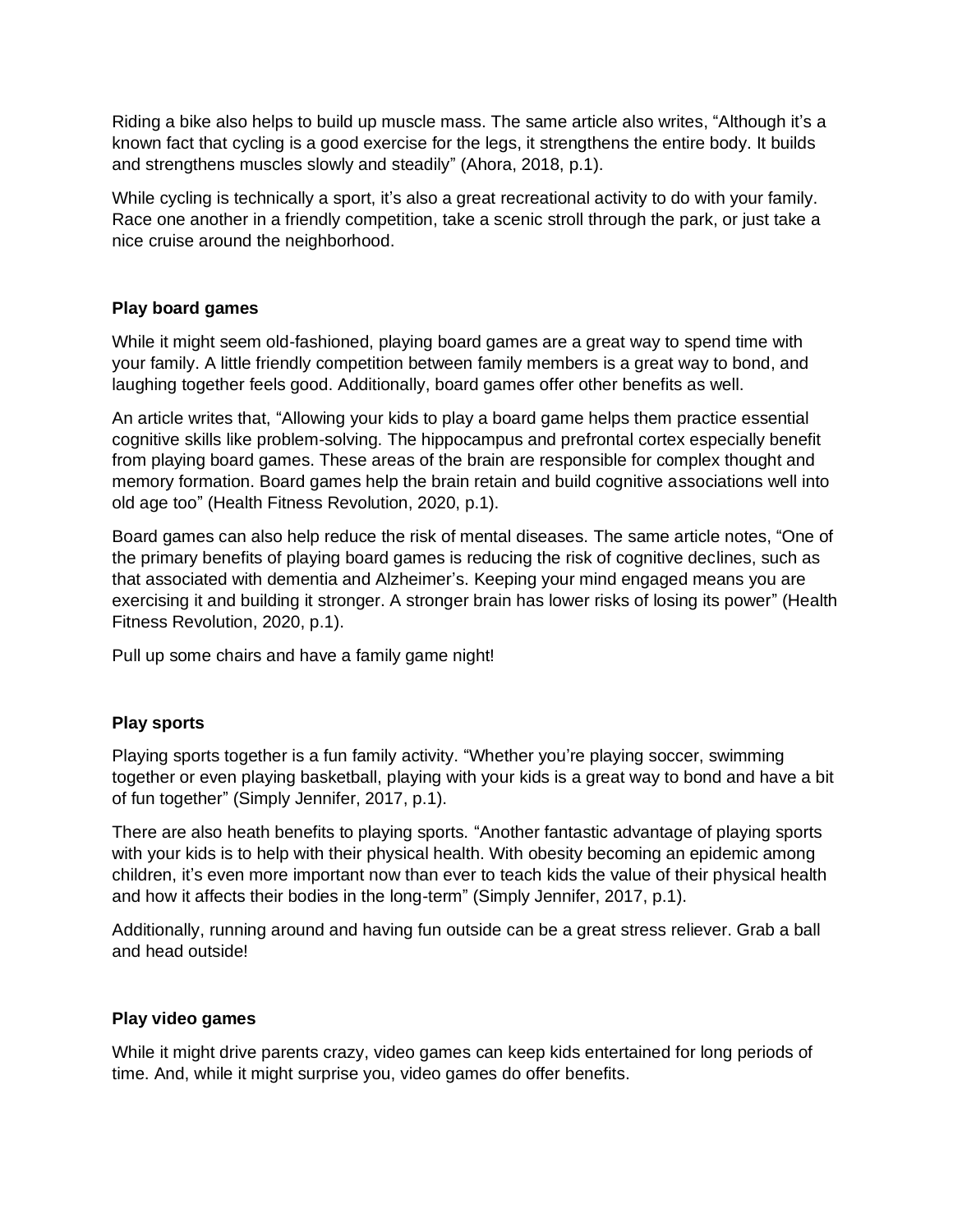For one thing, video games can provide mental stimulation. An article notes that, "Video games often make you think. When you play video games, almost every part of your brain is working to help you achieve higher-level thinking. Depending on the complexity of the game, you may have to think, strategize, and analyze quickly. Playing video games works with deeper parts of your brain that improve development and critical thinking skills" (WebMD, 2020, p.1).

Secondly, video games can help kids socially. An article writes, "Gamers are sometimes stigmatized as being too insulated, but the opposite is actually true. The rise of multi-player experiences online has given way to a new form of socializing in which players work together to solve problems. But studies have shown games can also be the catalyst for friends to gather in person: roughly 70 percent of all players play with friends at least some of the time" (Mental Floss, 2017, p.1).

Even without the benefits, playing video games is just pure fun, plain and simple. There's nothing wrong with winding down and just having a good time sometimes.

## **Go on a picnic**

Going on a picnic is a great way to spend time together as a family. It's a great way to focus on your family and talk to them, free of distractions. An article notes that, "Going on a picnic allows you to focus on your kids without distractions. Picnics are the perfect opportunity to make your kids feel loved and heard. Plus, you never know what you might learn from your kids" (Sunshine House Early Learning Academy, 2021, p.1).

Going on a picnic also offers mental health benefits. "The fresh air does wonders for your child's mental health. Spending time outside is shown to reduce levels of anxiety and lower levels in the parts of our brains related to mental illness. Time in the sunshine is also related to improved mood and reduced stress levels for the whole family" (Sunshine House Early Learning Academy, 2021, p.1).

This activity offers physical health benefits as well. "Time outside benefits our physical health. Breathing in fresh air is beneficial for children with respiratory problems like asthma. A picnic on a sunny day also aids in vitamin D and calcium absorption, which helps to build strong bones and teeth and helps prevent diseases like osteoporosis and rickets" (Sunshine House Early Learning Academy, 2021, p.1).

Munch on a delicious meal while enjoying the outdoors! Breathe in the fresh air and bask in the sunshine!

### **Watch movies**

While going to the movie theater might not be an option right now, there's nothing wrong with Netflix-ing the night away at home. And, while this is probably the simplest activity on this list, it's still a great way to bond with the family!

There are benefits to watching movies together as a family. An article writes, "Spending time with your family greatly improves the emotional bonding of family members toward one another. And what better way to do so than to watch movies together. Watching movies with your loved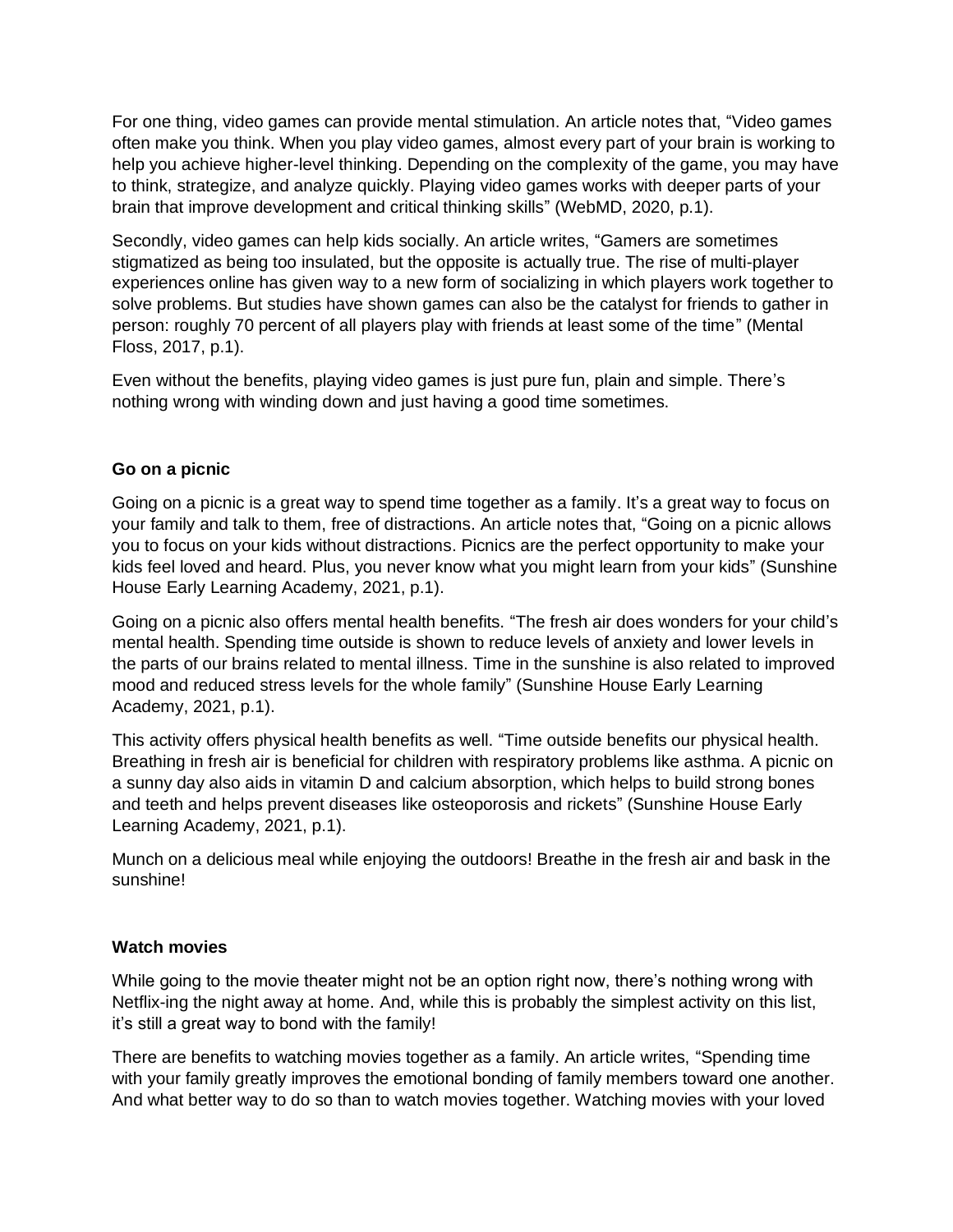ones is not only an enjoyable activity for everyone, it also fosters camaraderie between family members" (DMCI Communities, 2013, p.1).

This activity also strengthens the relationship between siblings. Another article notes that, "By promoting the idea of the family time you're promoting inclusiveness and viewing family as a whole unit. This can lessen problems between competing siblings and works to downplay a child's insecurities and promote cohesiveness" (Premiere Outdoor Movies, 2019, p.1).

Grab some popcorn, sit back, and enjoy the movie!